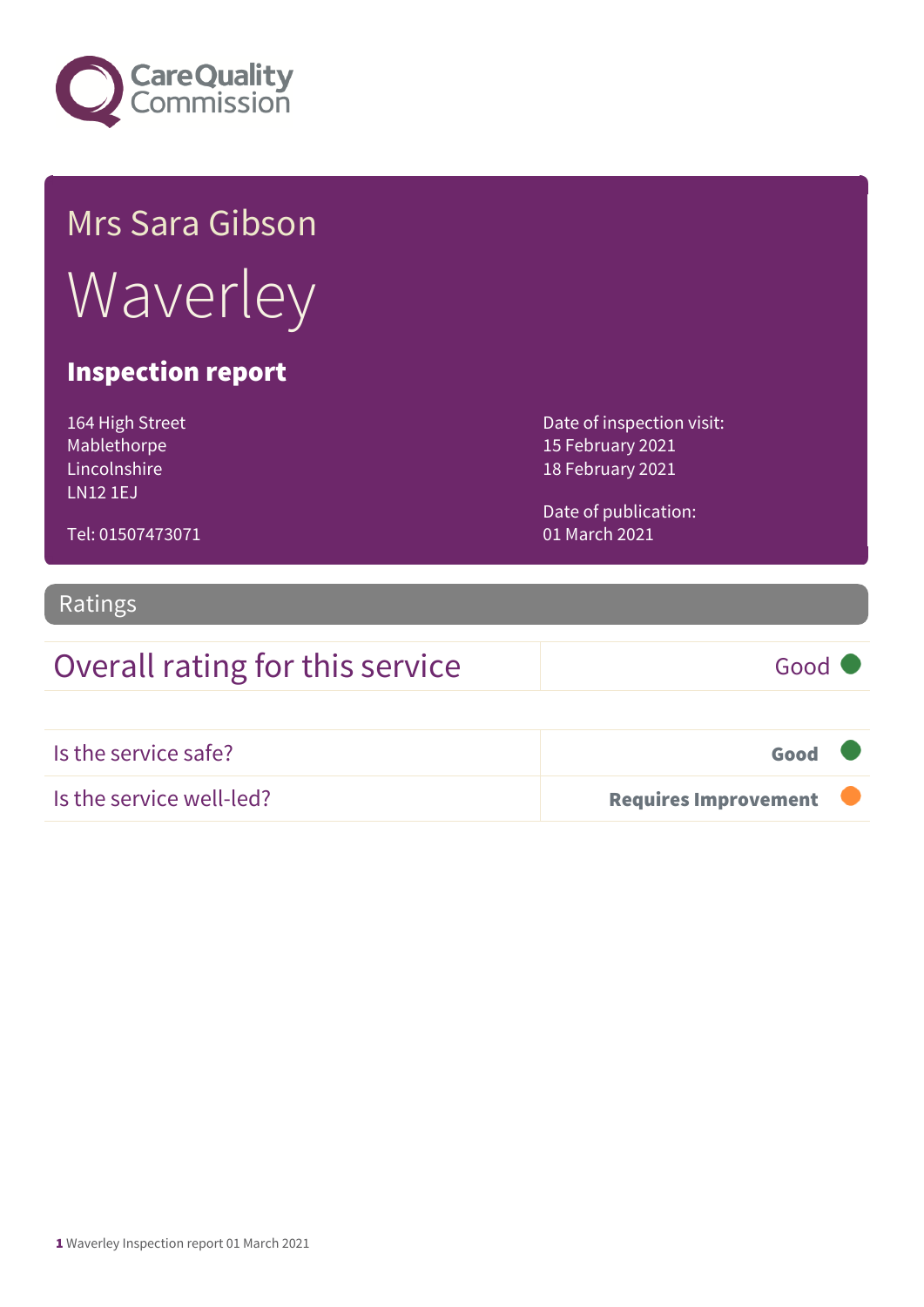### Summary of findings

#### Overall summary

#### About the service

Waverley is situated in the seaside resort of Mablethorpe in Lincolnshire. It can accommodate up to 14 people who experience learning disabilities and/or autistic spectrum disorder. It can also accommodate older people. On the day of the inspection 14 people were living in the home.

People's experience of using this service and what we found

People lived in a safe environment. Staff worked to reduce the risks of harm to people in their care. People were supported by enough numbers of staff who knew their needs well. Their medicines were managed safely, and staff followed government guidance to reduce the risks of the spread of infection during the COVID-19 pandemic.

The quality monitoring processes in place had been reviewed since our last inspection and we saw there were improvements in this area. However, there was still a lack of clear evidence to show areas of care had been monitored, and effective oversight of the service.

People were supported to have maximum choice and control of their lives and staff supported them in the least restrictive way possible and in their best interests; the policies and systems in the service supported this practice.

We expect health and social care providers to guarantee autistic people and people with a learning disability the choices, dignity, independence and good access to local communities that most people take for granted. Right support, right care, right culture is the guidance CQC follows to make assessments and judgements about services providing support to people with a learning disability and/or autistic people.

Waverley worked within the principles and values that underpin Registering the Right Support and other best practice guidance. This ensured that people could live as full a life as possible and achieve the best possible outcomes. The principles reflect the need for people with learning disabilities and/or autism to live meaningful lives that include control, choice, and independence.

For more details, please see the full report which is on the CQC website at www.cqc.org.uk Rating at last inspection The last rating for this service was requires improvement (25 April 2019).

#### Why we inspected

We looked at infection prevention and control measures under the Safe key question. We look at this in all care home inspections even if no concerns or risks have been identified. This is to provide assurance that the service can respond to coronavirus and other infection outbreaks effectively.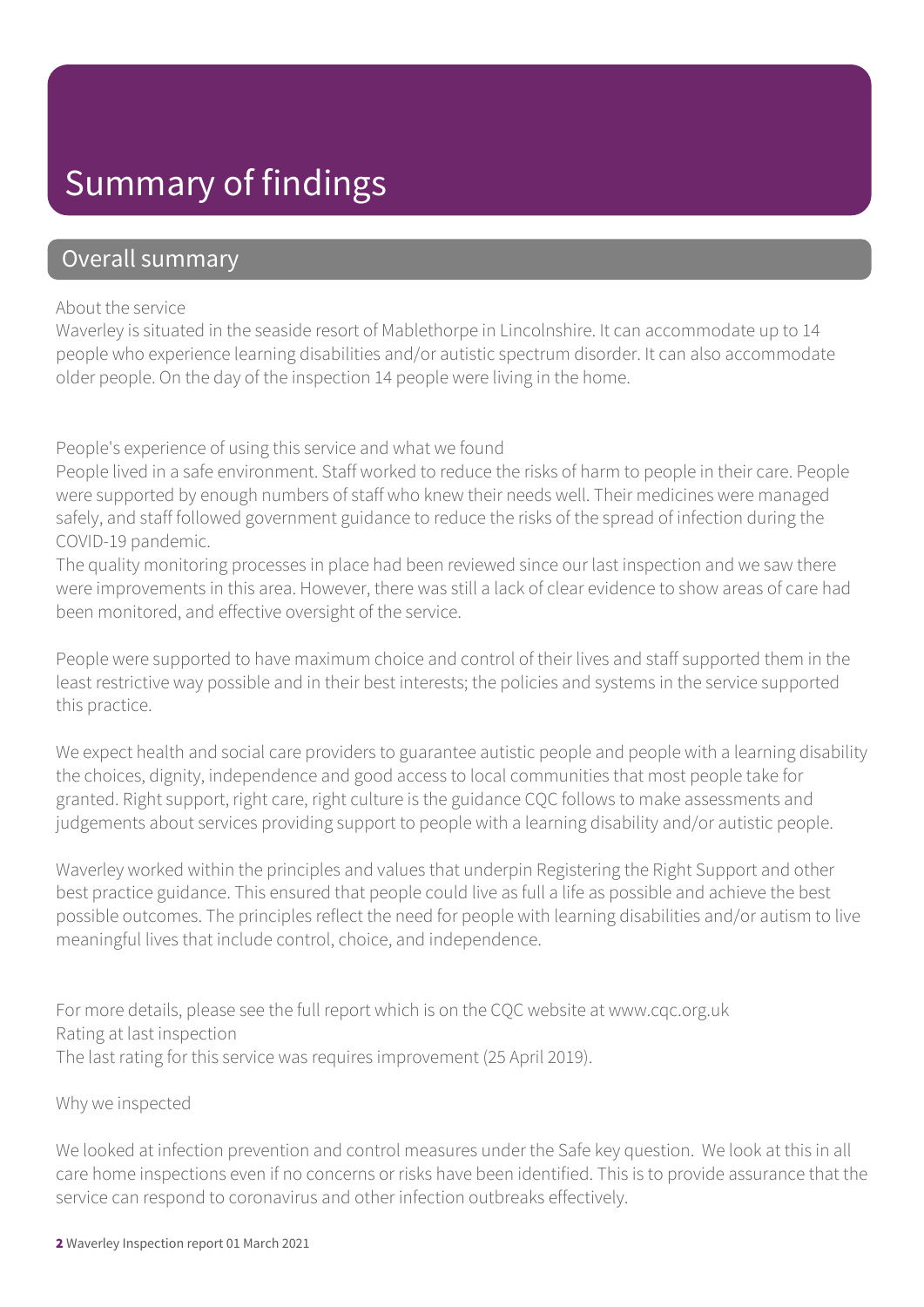We received concerns in relation to the management of people's nursing care needs. As a result, we undertook a focused inspection to review the key questions of safe and well-led only.

We reviewed the information we held about the service. No areas of concern were identified in the other key questions. We therefore did not inspect them. Ratings from previous comprehensive inspections for those key questions were used in calculating the overall rating at this inspection.

The overall rating for the service has changed from requires improvement to good. This is based on the findings at this inspection.

We found no evidence during this inspection that people were at risk of harm from this concern. Please see the safe and well led sections of this full report.

You can read the report from our last comprehensive inspection, by selecting the 'all reports' link for Waverley on our website at www.cqc.org.uk.

#### Follow up

We will continue to monitor information we receive about the service until we return to visit as per our reinspection programme. If we receive any concerning information we may inspect sooner.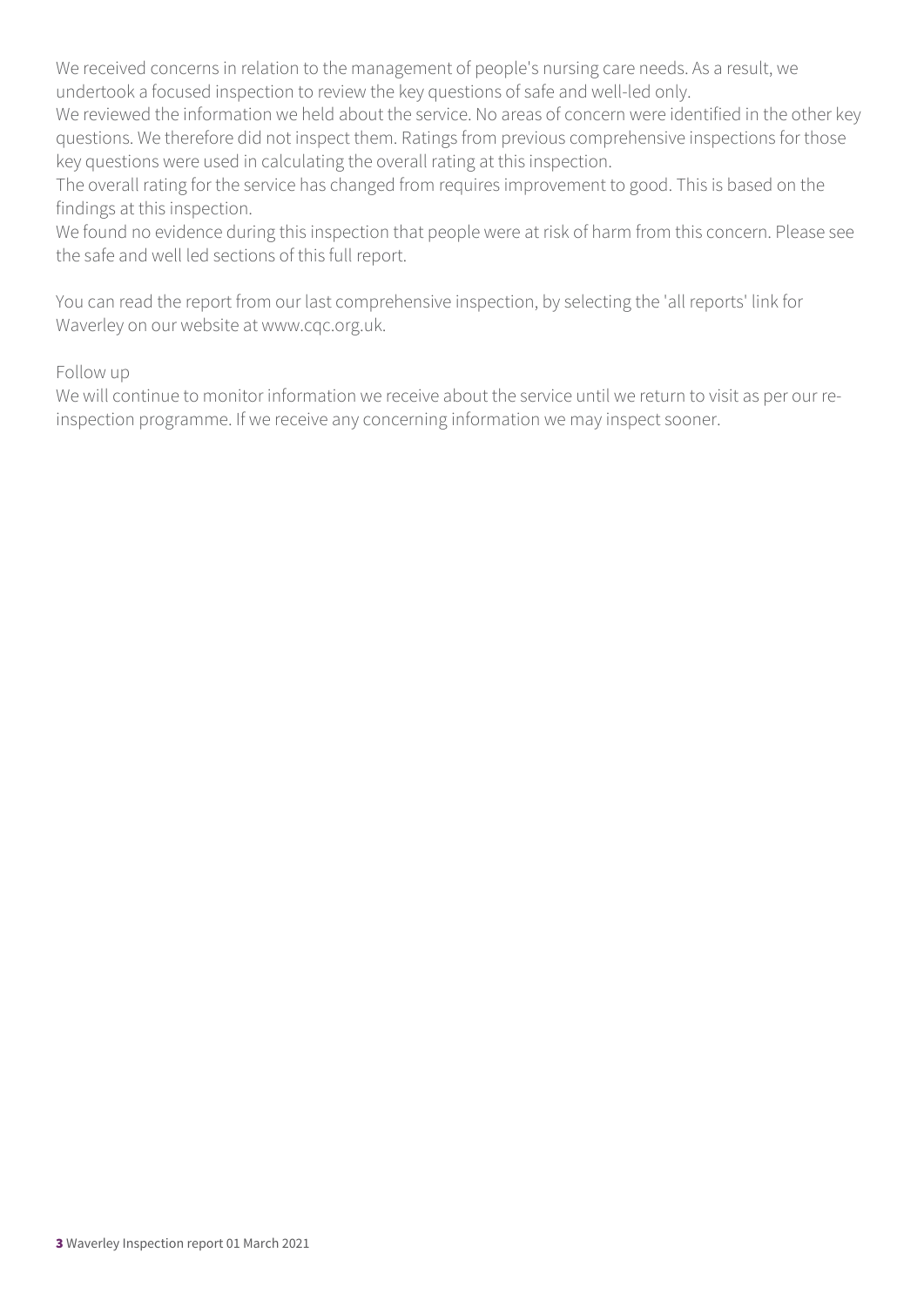### The five questions we ask about services and what we found

We always ask the following five questions of services.

| Is the service safe?                    | Good                 |
|-----------------------------------------|----------------------|
| The service was safe.                   |                      |
| Details are in our safe findings below. |                      |
|                                         |                      |
| Is the service well-led?                | Requires Improvement |
| The service was not always well-led.    |                      |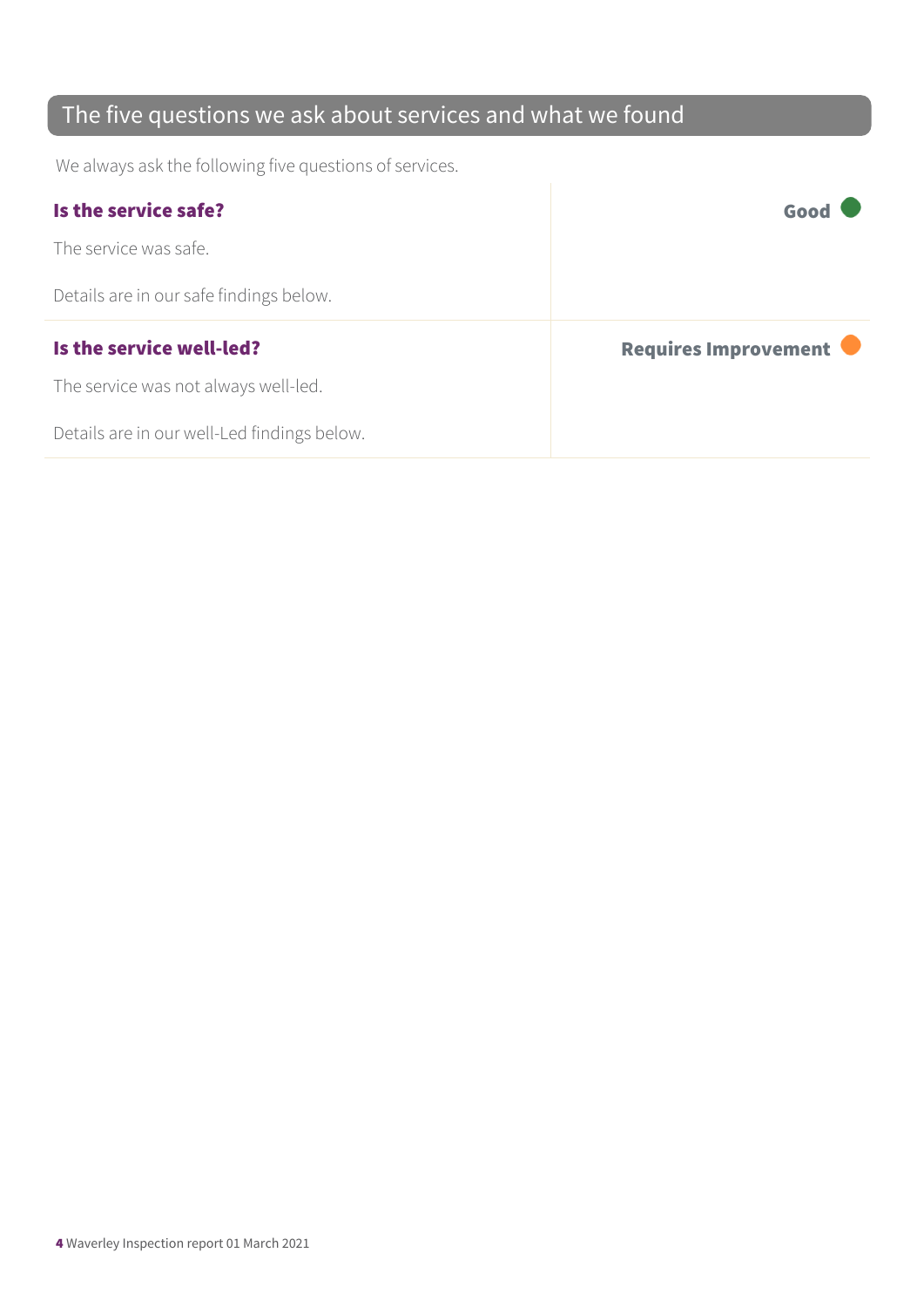

## Waverley Detailed findings

### Background to this inspection

#### The inspection

We carried out this inspection under Section 60 of the Health and Social Care Act 2008 (the Act) as part of our regulatory functions. We checked whether the provider was meeting the legal requirements and regulations associated with the Act. We looked at the overall quality of the service and provided a rating for the service under the Care Act 2014.

As part of this inspection we looked at the infection control and prevention measures in place. This was conducted so we can understand the preparedness of the service in preventing or managing an infection outbreak, and to identify good practice we can share with other services.

Inspection team The inspection was carried out by one inspector.

#### Service and service type

Waverley is a 'care home'. People in care homes receive accommodation and nursing or personal care as a single package under one contractual agreement. CQC regulates both the premises and the care provided, and both were looked at during this inspection.

The service had a manager registered with the Care Quality Commission. This means that they and the provider are legally responsible for how the service is run and for the quality and safety of the care provided.

#### Notice of inspection

We visited the service on two days and the visit on the first day was unannounced. We gave the provider 12 hours' notice of the second visit.

#### What we did before the inspection

We reviewed information we had received about the service since the last inspection. We received feedback from the local authority team who work with the service. The provider had not been asked to complete a provider information return (PIR) form. This is information we require providers to send us to give some key information about the service, what the service does well and improvements they plan to make. We took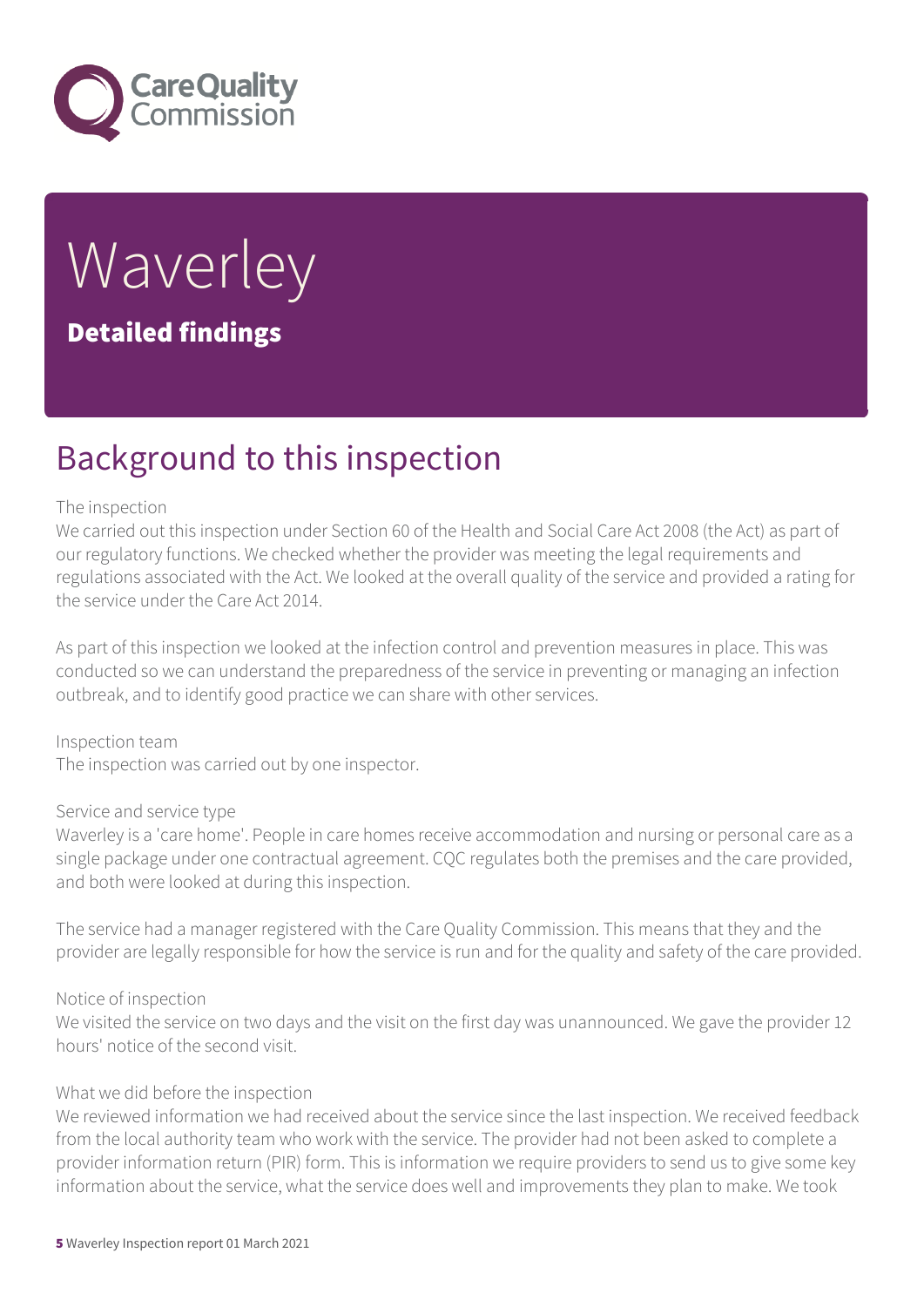this into account when we inspected the service and made the judgements in this report.

#### During the inspection

We spoke briefly with six people, a member of care staff and the registered manager. Following our visit, we spoke by telephone with three relatives of people who lived in the service. We also spoke with five members of staff and the nominated individual. We reviewed a range of records. This included four people's care records and multiple medication records. We looked at two staff files in relation to recruitment. A variety of records relating to the management of the service, including policies and procedures were reviewed.

#### After the inspection

We continued to seek clarification from the provider to validate evidence found. We looked at training data.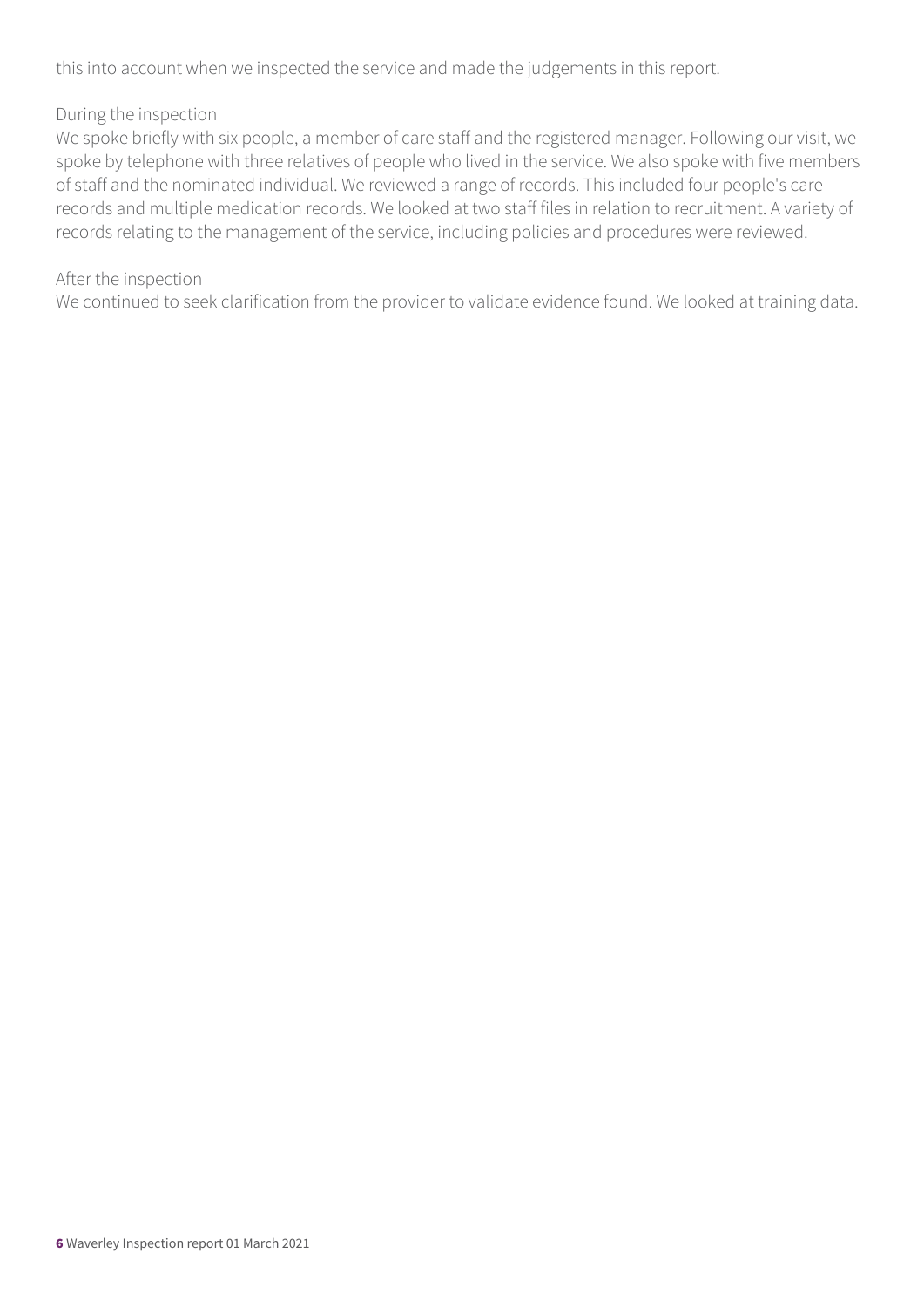### Is the service safe?

### Our findings

Safe – this means we looked for evidence that people were protected from abuse and avoidable harm.

At the last inspection this key question was rated as requires improvement. At this inspection this key question has now improved to good. This meant people were safe and protected from avoidable harm.

Systems and processes to safeguard people from the risk of abuse; Learning lessons when things go wrong

- The registered manager had systems and processes in place to ensure people living at the service were protected from possible abuse.
- Relatives had confidence in the staff to keep their family member's safe.
- Staff we spoke with were aware of their responsibilities in protecting the people in their care from abuse. They had regular training on safeguarding issues and knew who to raise any concerns to.
- The registered manager used staff meetings to discuss any incidents or accidents so learning from events could take place.

#### Assessing risk, safety monitoring and management

● The risks to people's safety had been assessed and measures were in place to support their independence safely. For example, several people preferred to make their own drinks. There was information in their care plans on their level of ability and the facilities at the service allowed them to safely undertake these tasks. ● People's risk assessments and plans of care were individualised ensuring support for people was in place when this was required, such as maintaining skin integrity for people at risk of skin damage. For other people who under normal circumstances accessed the community on a regular basis, their care plans showed their level of independence and how staff could support this.

#### Staffing and recruitment

● People were supported by adequate numbers of staff. There were presently two members of staff who undertook a sleeping night shift and the registered manager was confident the level of support was enough to meet people's needs. He told us he would continue to review the staffing levels to ensure they met people's changing needs.

● There were safe recruitment processes in place. When staff were employed the registered manager obtained references from previous employers and used the disclosure and barring service (DBS). This check is made to ensure potential staff do not have any criminal convictions that may affect their suitability to work with vulnerable people.

#### Using medicines safely

● People were supported with their medicines safely. Staff received training in the safe handling of medicines.

● Where people required time specific medicines, we saw these were given at the correct times. Where people required as needed medicines there was guidance to support staff administer these medicines safely.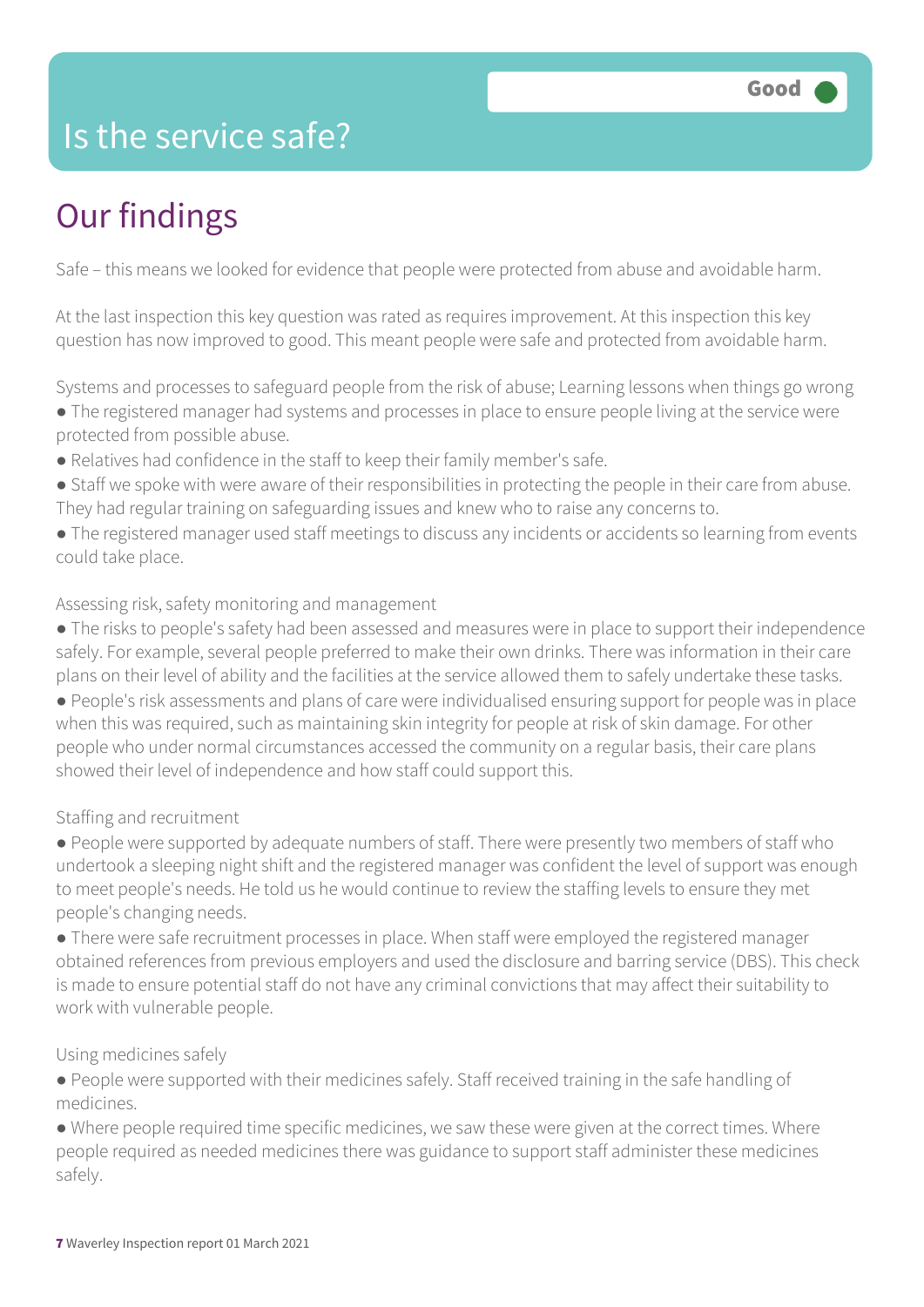Preventing and controlling infection

- We were assured that the provider was preventing visitors from catching and spreading infections.
- We were assured that the provider was meeting shielding and social distancing rules.
- We were assured that the provider was admitting people safely to the service.
- We were assured that the provider was using PPE effectively and safely.
- We were assured that the provider was accessing testing for people using the service and staff.

● We were assured that the provider was promoting safety through the layout and hygiene practices of the premises.

● We were assured that the provider was making sure infection outbreaks can be effectively prevented or managed.

● We were assured that the provider's infection prevention and control policy was up to date.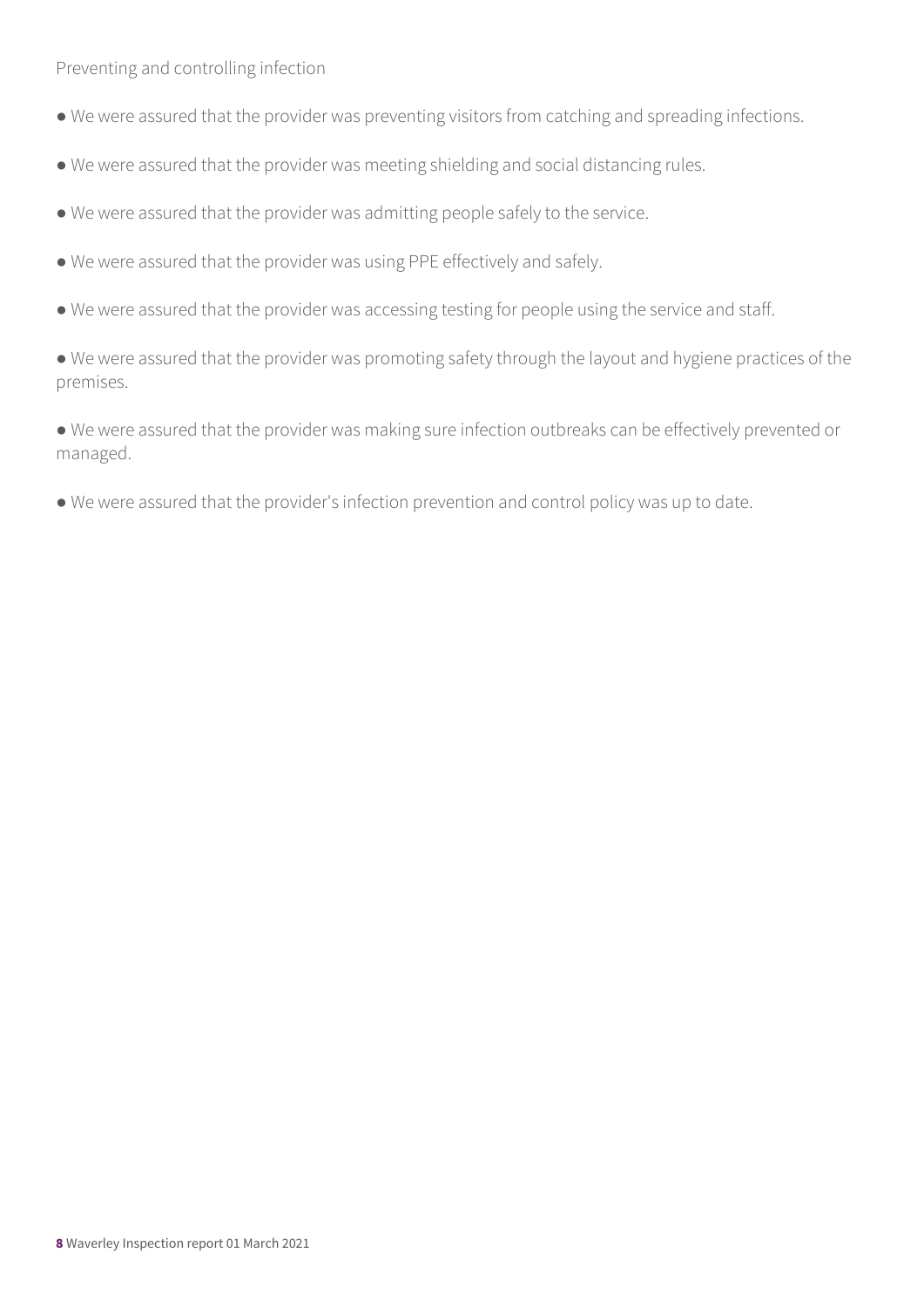### Is the service well-led?

### Our findings

Well-Led – this means we looked for evidence that service leadership, management and governance assured high-quality, person-centred care; supported learning and innovation; and promoted an open, fair culture.

At the last inspection this key question was rated as requires improvement. At this inspection this key question has remained the same. This meant further improvements were required in the quality monitoring processes to ensure standards of care remained consistent

Managers and staff being clear about their roles, and understanding quality performance, risks and regulatory requirements

● Although there had been an improvement in the auditing processes in place since our last visit there was still a lack clear of evidence to show areas of care had been monitored. This included incidents such as falls. We found there was no impact on people's care as the registered manager took positive actions to support people, such as reviewing their needs, increasing observation and where needed contacting the relevant health professionals. However, they recognised they needed to evidence the actions.

● Following the inspection, we spoke with the nominated individual who told us they were in regular contact with the registered manager to retain oversight and was able to give examples of how they achieved this. However, they recognised the need to evidence this contact and would address this going forward.

Promoting a positive culture that is person-centred, open, inclusive and empowering, which achieves good outcomes for people

● People received person centred care which met their needs. The registered manager and their staff team had worked with people for a long period of time and showed good understanding of their needs. The ethos of the service was to promote people's independence. The COVID-19 pandemic had proved difficult for people at the service, as a large majority of them accessed the community on a regular basis taking part in community events. The registered manager had plans in place to ensure people were supported to safely access these events and the community as restrictions are eased.

- Relatives and staff, we spoke with told us the registered manager's primary concern was supporting people who lived at the service and providing the best care for them.
- Relatives felt the communication was good and they felt able to raise issues. They told us the registered manager and staff regularly contacted them and would always inform them of any concerns.

How the provider understands and acts on the duty of candour, which is their legal responsibility to be open and honest with people when something goes wrong

- The registered manager was aware of their responsibilities to inform us of significant events at the service as they are required by law to report to us. We receive regular communication and notifications from the registered manager on events at the service.
- A complaints policy was in place and relatives were aware of how to make a complaint if required.

Engaging and involving people using the service, the public and staff, fully considering their equality characteristics